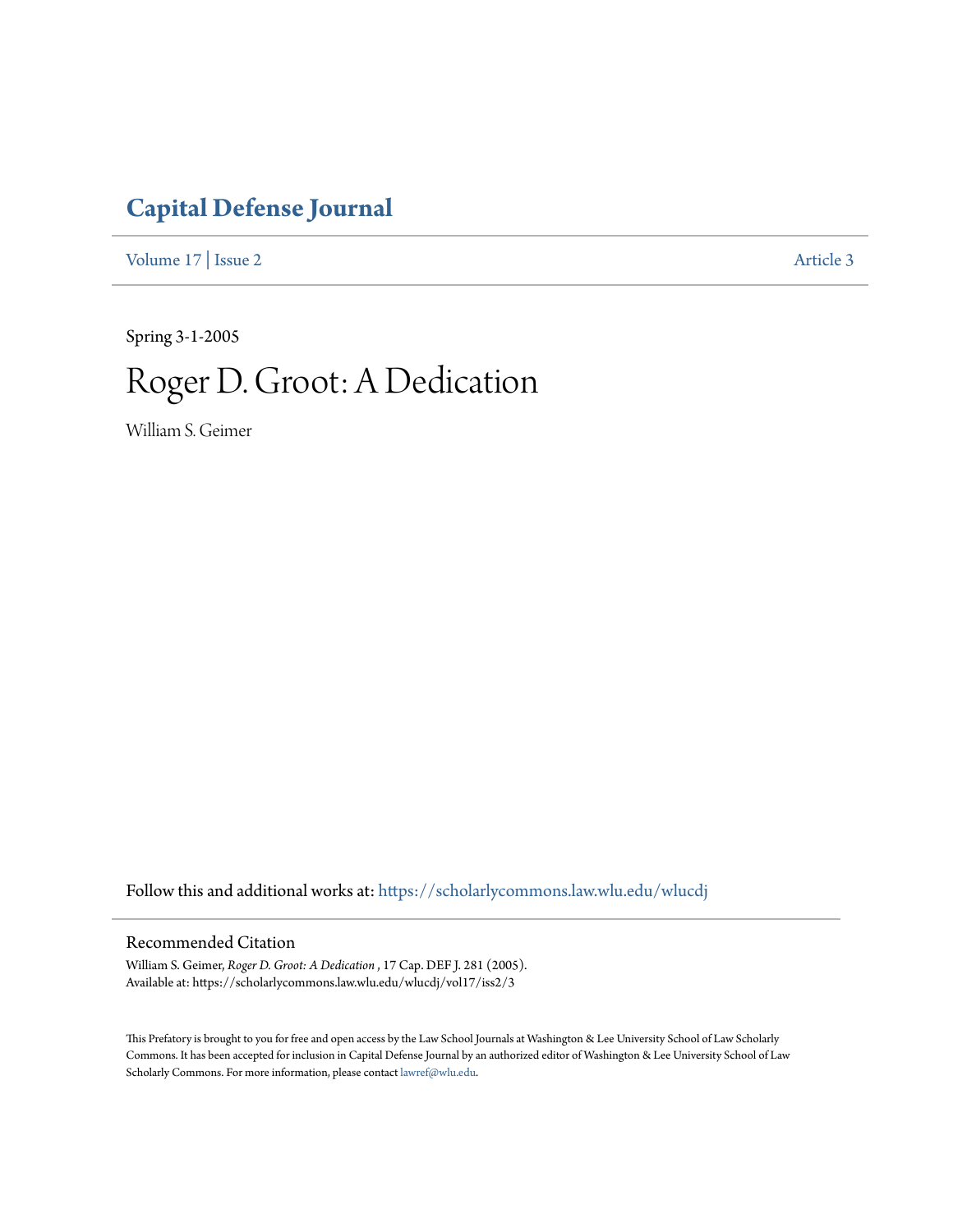## **Professor William S. Geimer"**

I welcome the opportunity to comment on Roger Groot's contribution to VC3. It allows me to emphasize that the contribution was not at all limited to his tenure as director. For more than a decade before that, I was in almost daily personal contact with him about the program---about ways to make it benefit lawyers, educate students, and advance the cause of justice for the least among us. Roger provided me with counsel and friendship on many other matters from the day I came out of the Sand Hills of North Carolina to *W&L* in 1980 until the day I left 21 years later. The only reason his invaluable behind-the-scenes help with the program stands out a bit more is that VC3 is the thing I have valued most in my entire professional life. I probably would have moved to Canada anyway eventually--but leaving VC3 was the hardest part. It was immeasurably comforting to know that Roger had agreed to take over.

Now, lest this love feast get out of hand, let me be quick to note that Roger and I differed on many things. Our approaches in the classroom differed. Our approach to VC3 differed. We didn't socialize a great deal. He had no use for golf. I could never appreciate the joy of sitting in the dark in a cold rain, matching wits with a wild turkey. But what we did was directed toward a common goal in which we both believed passionately and each of us knew that about the other. There is no one for whom I have greater personal and professional respect. Thanks again for the opportunity to tell him so.

Barrister and Solicitor, Professor of Law Emeritus, Washington & Lee University School of Law. Professor Geimer is the founding director of the Virginia Capital Case Clearinghouse.